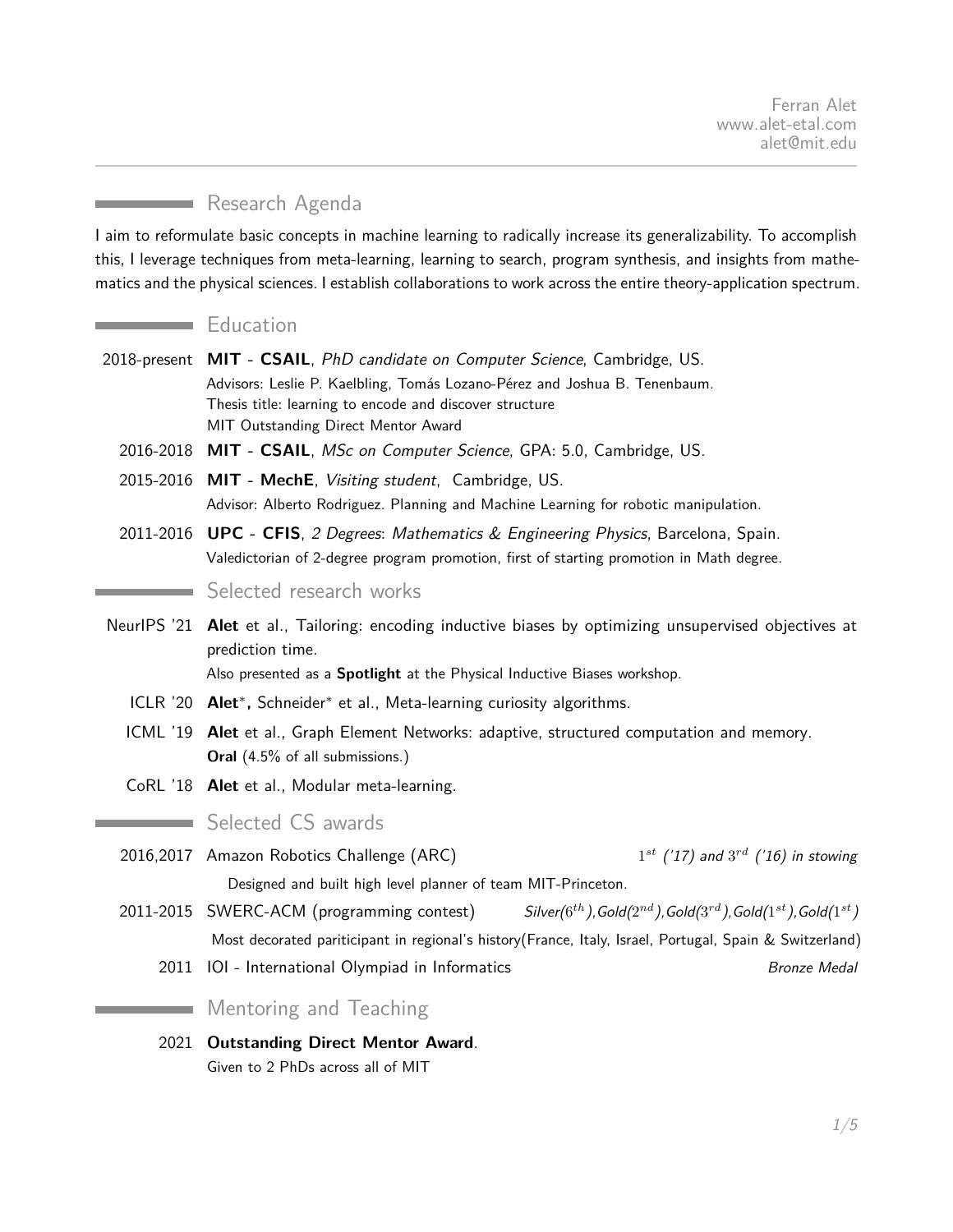#### 2018-now **Mentor**, 6 grads and 11 undergrads.

I list a student as a mentee if we had one or more weekly 1-on-1 meetings for at least a semester. 3 have applied to grad school so far; attending MIT, Stanford & CMU. **Mentored Masters Thesis**:

Shreyas Kapur: Simulator-based modular few-shot inference and action [with Josh Tenenbaum] Dylan Doblar: Meta-learning and Enforcing Useful Conservation Laws in Sequential Prediction Problems Martin Schneider: Program synthesis approaches to improving generalization in RL Erica Weng: Modular graph-structured models for prediction and control Paolo Gentili: Active learning using meta-learned priors **Other mentoring**: Jan Olivetti: Planning in belief space with meta-learned priors for molecule prediction Javier Lopez-Contreras: program synthesis & learning theory Adarsh K. Jeewajee: Graph element networks for neural scene representation Max Thomsen: GNNs for robotic gripper design [with Maria Bauza] Catherine Wu: Energy-based models for trajectory prediction [with Yilun Du] Nurullah Giray Kuru: Tailoring for model-based RL Margaret Wu: Unsupervised approaches to program synthesis Edgar Moreno: Library-learning for program synthesis Shengtong Zhang: Tailoring and adversarial examples Patrick John Chia: Compositional neural scene representation learning Scott Perry: Energy-based models Catherine Zeng: Modular meta-learning for reinforcement learning

- 2020 **Guest lecture**, UPC, Meta-learning class.
- 2019 **Teacher Assistant**, Introduction to Machine Learning. Primary mentor of non-CS PhDs applying ML to Science. Assisting in lab sessions & OHs.

## Most Important Fellowships and Grants

- 2020 **Grant for Modular Meta-learning**, GoodAI. I was offered funding from the company to expand my work on modular meta-learning.
- 2016-2018 **Merit Graduate Scholarship**, 'La Caixa' foundation. Most prestigious graduate scholarship in Spain, providing full funding for two years.
- 2011-2016 **Merit Undergrad Program & Scholarship**, CFIS. Only 40 students around Spain enter this merit program that allows you to complete two degrees. Within them, I was one of only 4 to have full funding for both degrees.

## **Work Experience**

- Summer 2017 **Google Research**, Internship, Zurich, Switzerland. Designed & built 1<sup>st</sup> Unsupervised Learning prototype to create Youtube ads from raw videos.
- Summer 2015 **Google Research**, Internship, Zurich, Switzerland. Machine Learning research to improve Google's handwriting recognizer using LSTMs.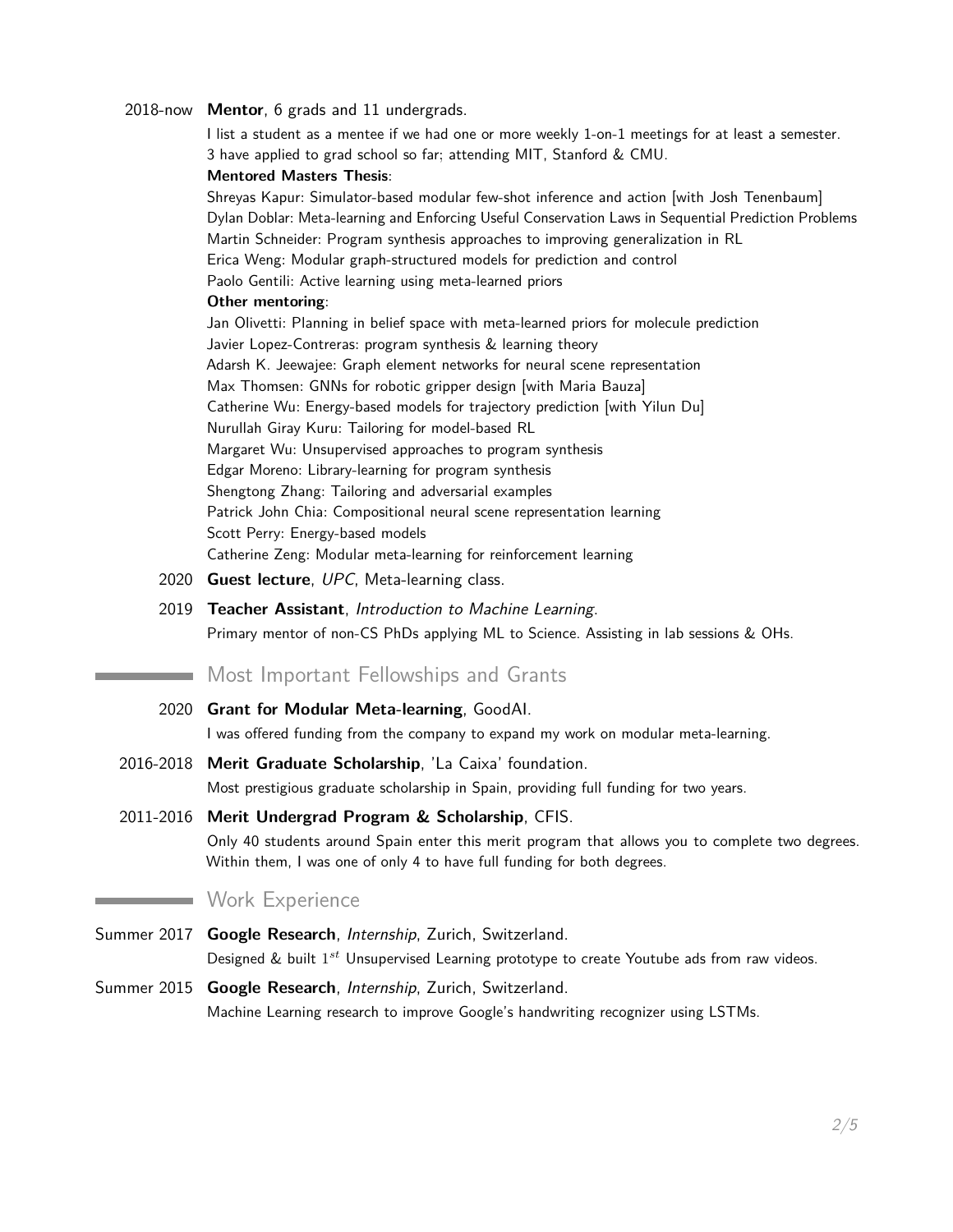**Service** 

2021-now **Spanish Girls Olympiad in Informatics**. Designing problems for the competition to get high-school girls interested in math CS. 2020-now **MIT-GAAP**, Mentoring underrepresented minorities that apply to grad school. 2020 **Harvard Science in the News**, Public lecture, introduction to ML and Robotics.

- 2019-now **1** *st* **organizer of the MIT Embodied Intelligence Seminar**. Created the seminar for the group of 18 CV, NLP, and robotics labs at MIT CSAIL. Responsible for deciding and inviting speakers, logistics, and hosting the talks.
- 2018-2021 **Interviewer of faculty applicants**, MIT CSAIL.
	- 2019 **Reviewer of graduate student applications**, MIT CSAIL.
- 2018-now **MIT Embodied Intelligence Graduate Student Committee**.
- 2016-now **Reviewer**, Reviewed for CoRL, CVPR, ICML, ICLR, ICRA, IJCAI and NeurIPS.
- 2011-2016 **Class representative**.

## **Research**

## Invited talks

- CMU SciML Learning to encode and discover physics-based inductive biases, January 2022.
	- Caltech Learning to encode and discover physics-based inductive biases, January 2022.
	- DLBCN w. Learning to encode and discover inductive biases, December 2021.
		- UPC Meta-learning: learning to leverage data at different time-scales, November 2020.
		- AI@MIT Tailoring: encoding inductive biases by optimizing objectives at prediction time, Nov. 2020.
	- MLMA w. Building up knowledge through modularity, June 2020.
- **ICML** GNN w. Growing from simple tasks to complex problems with GNNs, June 2020.
	- INRIA Meta-learning curiosity algorithms, April 2020.
- MIT ML Tea Meta-learning and combinatorial generalization, November 2019.
- UC Berkeley Meta-learning structure, October 2019.
- KR2ML w. Graph Element Networks, September 2019. Conference papers

Each paper has a link to the respective PDF. Stars denote equal contribution.

- In prep. '22 **F. Alet** [et al. "Functional Risk Minimization: learning in the over-parameterized regime"](http://web.mit.edu/alet/www/frm.html)
- In prep. '22 S. Kapur, **F. Alet**[, J. Tenenbaum "Human-level human-efficiency reinforcement learning with](http://web.mit.edu/alet/www/efficientrl.html) [modular policies"](http://web.mit.edu/alet/www/efficientrl.html)
- In prep. '22 F. Alet<sup>\*</sup>, J. Olivetti<sup>\*</sup> [et al. "Transposed meta-learning for experiment design in molecular](http://web.mit.edu/alet/www/molecule.html) [property prediction"](http://web.mit.edu/alet/www/molecule.html)
- NeurIPS '21 F. Alet<sup>\*</sup>, D.Doblar<sup>\*</sup>[, A. Zhou, J. Tenenbaum, K. Kawaguchi, C. Finn. "Noether networks:](https://arxiv.org/pdf/2112.03321.pdf) [meta-learning useful conserved quantities"](https://arxiv.org/pdf/2112.03321.pdf)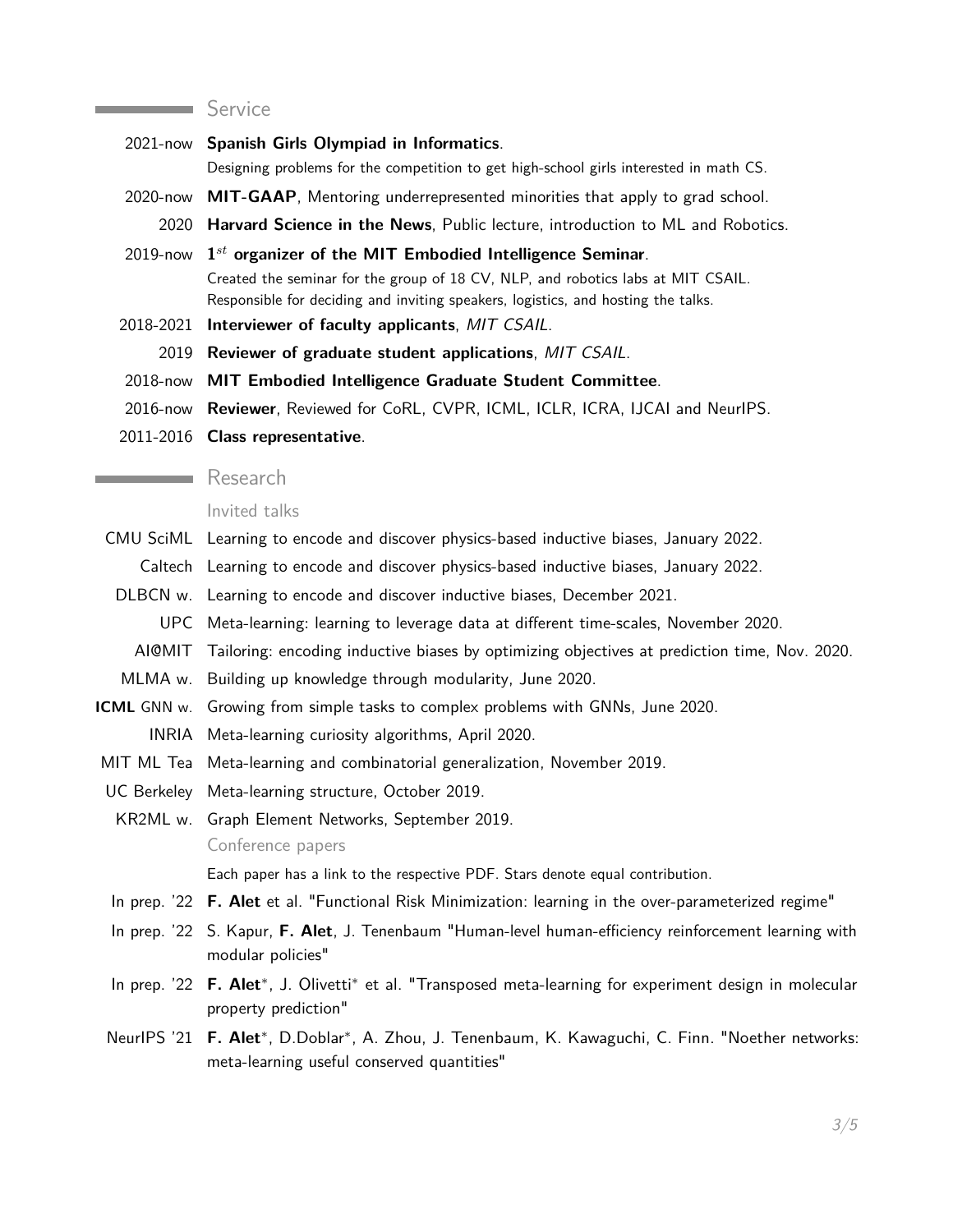- NeurIPS '21 **F. Alet**[, M. Bauza, K. Kawaguchi, N. Kuru, T. Lozano-Perez, L. Kaelbling. "Tailoring:](https://arxiv.org/pdf/2009.10623.pdf) [Encoding Inductive Biases by Optimizing Unsupervised Objectives at Prediction Time",](https://arxiv.org/pdf/2009.10623.pdf) Also presented as a **Spotlight** [at the NeurIPS '20 Physical Inductive Biases workshop](https://arxiv.org/pdf/2009.10623.pdf)
	- ICML '21 F. Alet<sup>\*</sup>, J. Lopez-Contreras<sup>\*</sup>[, J. Koppel, M. Nye, A. Solar-Lezama, T. Lozano-Pérez, L.](https://lis.csail.mit.edu/progres) [Kaelbling, J. Tenenbaum. "A large-scale benchmark for few-shot program induction and](https://lis.csail.mit.edu/progres) [synthesis",](https://lis.csail.mit.edu/progres) **Spotlight**
	- ICLR '20 F. Alet<sup>\*</sup>, M. Schneider<sup>\*</sup>[, T. Lozano-Pérez, L. Kaelbling. "Meta-learning curiosity algorithms"](https://arxiv.org/pdf/2003.05325.pdf)
- NeurIPS '19 **F. Alet**[, E. Weng, T. Lozano-Pérez, L. Kaelbling. "Neural Relational Inference with fast](https://papers.nips.cc/paper/2019/file/b294504229c668e750dfcc4ea9617f0a-Paper.pdf) [Modular Meta-learning"](https://papers.nips.cc/paper/2019/file/b294504229c668e750dfcc4ea9617f0a-Paper.pdf)
	- ICML '19 **F. Alet**[, A. Jeewajee, M. Bauza, A. Rodriguez, T. Lozano-Pérez, L. Kaelbling. "Graph Element](https://arxiv.org/pdf/1904.09019.pdf) [Networks: adaptive, structured computation and memory",](https://arxiv.org/pdf/1904.09019.pdf) **Oral**
	- IROS '19 M. Bauza, **F. Alet**[, Y. Lin, T. Lozano-Pérez, L. Kaelbling, P. Isola, A. Rodriguez. "Omnipush:](https://arxiv.org/pdf/1910.00618.pdf) [accurate, diverse, real-world dataset of pushing dynamics with RGB-D video"](https://arxiv.org/pdf/1910.00618.pdf)
	- CoRL '18 **F. Alet**[, T. Lozano-Pérez, L. Kaelbling. "Modular meta-learning"](https://arxiv.org/pdf/1806.10166.pdf)
	- IJCAI '18 **F. Alet**[, R. Chitnis, L. Kaelbling, T. Lozano-Pérez. "Finding Frequent Entities in Continuous](https://arxiv.org/pdf/1805.02874.pdf) [Data"](https://arxiv.org/pdf/1805.02874.pdf)
	- ICRA '18 [A. Zeng, S. Song, K. Yu, E. Donlon, F. Hogan, M. Bauza, D. Ma, O. Taylor, M. Liu, E.](https://arxiv.org/pdf/1710.01330.pdf) Romo, N. Fazeli, **F. Alet**[, N. Dafle, R. Holladay, I. Morona, P. Nair, D. Green, I. Taylor,](https://arxiv.org/pdf/1710.01330.pdf) [W. Liu, T. Funkhouser, A. Rodriguez. "Robotic pick-and-Place of novel objects in clutter](https://arxiv.org/pdf/1710.01330.pdf) [with multi-affordance grasping and cross-domain image matching",](https://arxiv.org/pdf/1710.01330.pdf) **Amazon Robotics Best [System Paper Award](https://arxiv.org/pdf/1710.01330.pdf)**

Extended list of awards

Context: Catalonia (population of 7.5M) is a State in Spain(47M); similar size as Massachusetts.

Other scholarships

2010 **Ross Mathematics Program**, Ohio State University. Often considered the best math program for precollege students. As one of its top students, I was awarded a full scholarship for coming back the following year. 2009-2011 **Youth and Science Program**, Catalunya Caixa. 3 year scholarship for introducing 50 young scientists to research(*<* 10% acceptance). Other CS awards 2015,2016 ACM ICPC 26*th*  $26^{th}$ , 51<sup>th</sup> out of ~13.000 competing teams 2008-2011 Spanish Olympiad in Informatics *Silver, Silver, Gold (1st place), Gold* 2008 Iberoamerican Olympiad in Informatics Silver (only participation)

Awards in Math and Physics

- 2011 1 *st* UPF Engineering and Applied Mathematics Prize and
	- $1^{st}$  UPC Poincaré Prize research thesis: "Generating Functions and Searching Automata"